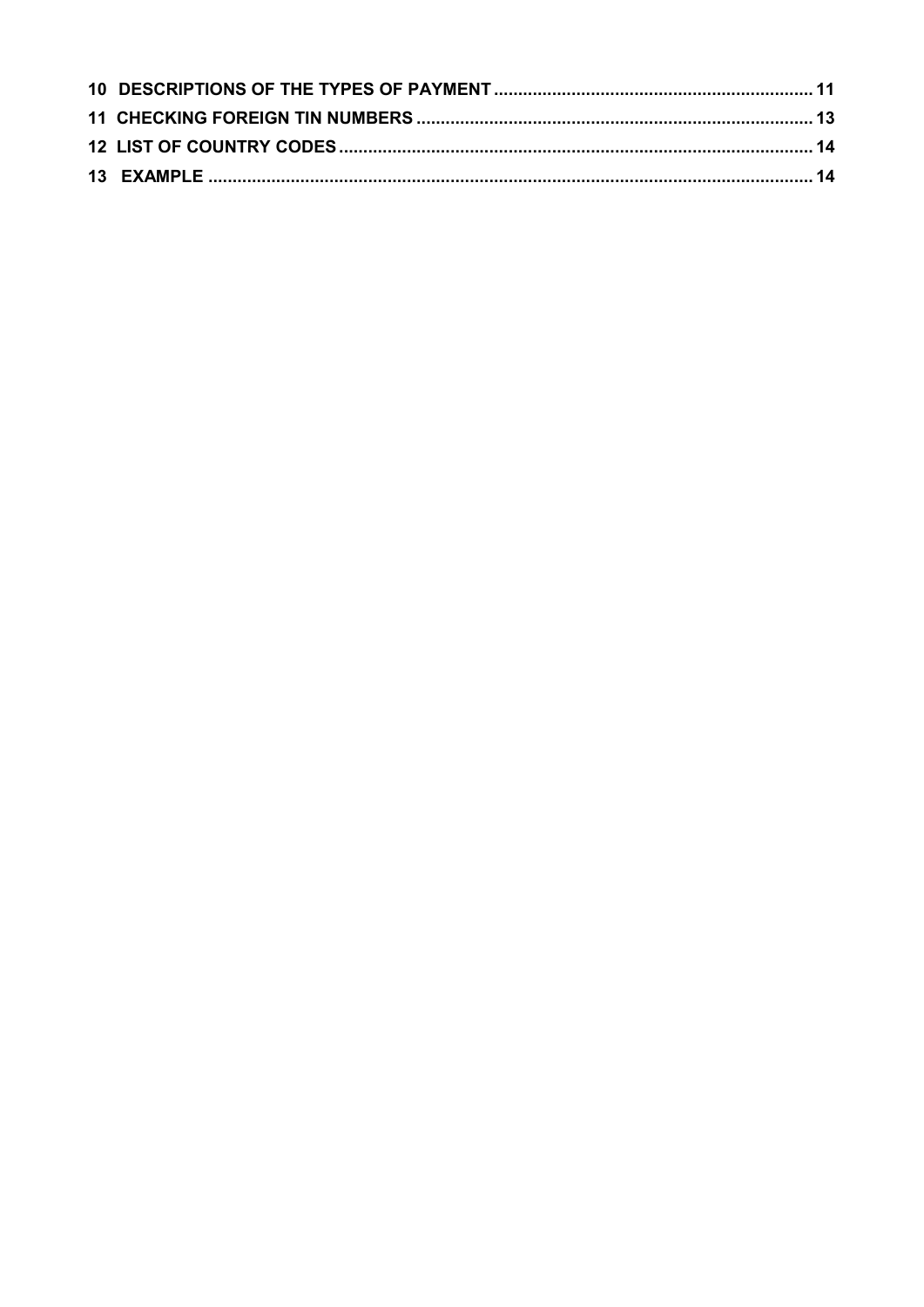# <span id="page-2-0"></span>**Version history**

| <b>Date</b>            | <b>Version</b> | <b>Description</b>                                                                                                                                                                                                                                                                                                          |
|------------------------|----------------|-----------------------------------------------------------------------------------------------------------------------------------------------------------------------------------------------------------------------------------------------------------------------------------------------------------------------------|
| 12.2.2016              | 1.0            | First release concerning the 2016 taxable year.                                                                                                                                                                                                                                                                             |
| 30.3.2016/<br>7.6.2016 | 1.1            | Added a header and official record number.<br>Text changes in the 2, 3 and 7 sections.<br>Added: 2.1 Software that produced the file - 014<br>Data element 048 has new length, section 7: AN35 $\rightarrow$ AN23.<br>Section 8: added the error codes (#XXX) that were missing.<br>Revised example text in the 13 section. |
| 16.6.2016              | 1.2            | The Reserve Space part in 7 section is now used for the 097 data<br>element, the ISIN code of the payment.<br>New checks added to the 8 section.                                                                                                                                                                            |
| 27.9.2016              | 1.3            | Revised check process in 8 section: Deduction for tax-at-source (321)<br>and Type of Payment (084) have interdependence.<br>The 097 data element, ISIN of the share, in section 7, is now changed<br>into a data element serving identification purposes.                                                                   |

## **1 INTRODUCTION**

This guidance explains the structure of the required inbound file and the check procedures that follow. For more information, see *Description of e-file.* 

# <span id="page-2-1"></span>**2 DESCRIPTION OF THE INFORMATION FLOW AND SUBMITTAL OF FILES**

If you have made payments to nonresidents, you must report them as instructed in this specification, giving itemizations for each beneficiary. The itemizations must also cover other nonwage payments such as dividends, interest and pension benefits.

The information flow is VSRAERIE for reporting any tax-exempt reimbursements and taxable reimbursements paid to nonresidents. You cannot report them within the VSPSKUST information flow.

If payments from to the same beneficiary from the same payer are reported, consisting of wages, tax-exempt reimbursements and taxable reimbursements, produced by different software applications, there is a risk of double reporting. To prevent that, the data element for identification purposes (014) is added to the flow. You must file your information return electronically if you had more than five (5) recipients of payments. However, the requirement to use e-filing does not concern physical persons and estates of deceased physical persons unless they operate a trade, business, or agricultural farms/forestry units.

For more information on the concept of nonresidency, see the official instruction called 'General and limited liability to tax' / Yleinen ja rajoitettu verovelvollisuus, and the 'Taxation at source or progressive tax' guidance. For more information, visit www. tax. fi (vero.fi >syventävät ohjeet >kansainväliset tilanteet) linkki englanniksi. For more information and instructions, go to the 'Annual Information Returns' pages of the Website, > Forms > Employer Payroll Report and other annual information return forms.

Logging in with a Katso ID and password entitles you to submit, on the condition that you have the user privileges of the Master User, Parallel Master User, or Annual Information Report Filer. The system checks this on the basis of the Payor's ID entry (data element 010 or pos. 20-32). If an account operator (such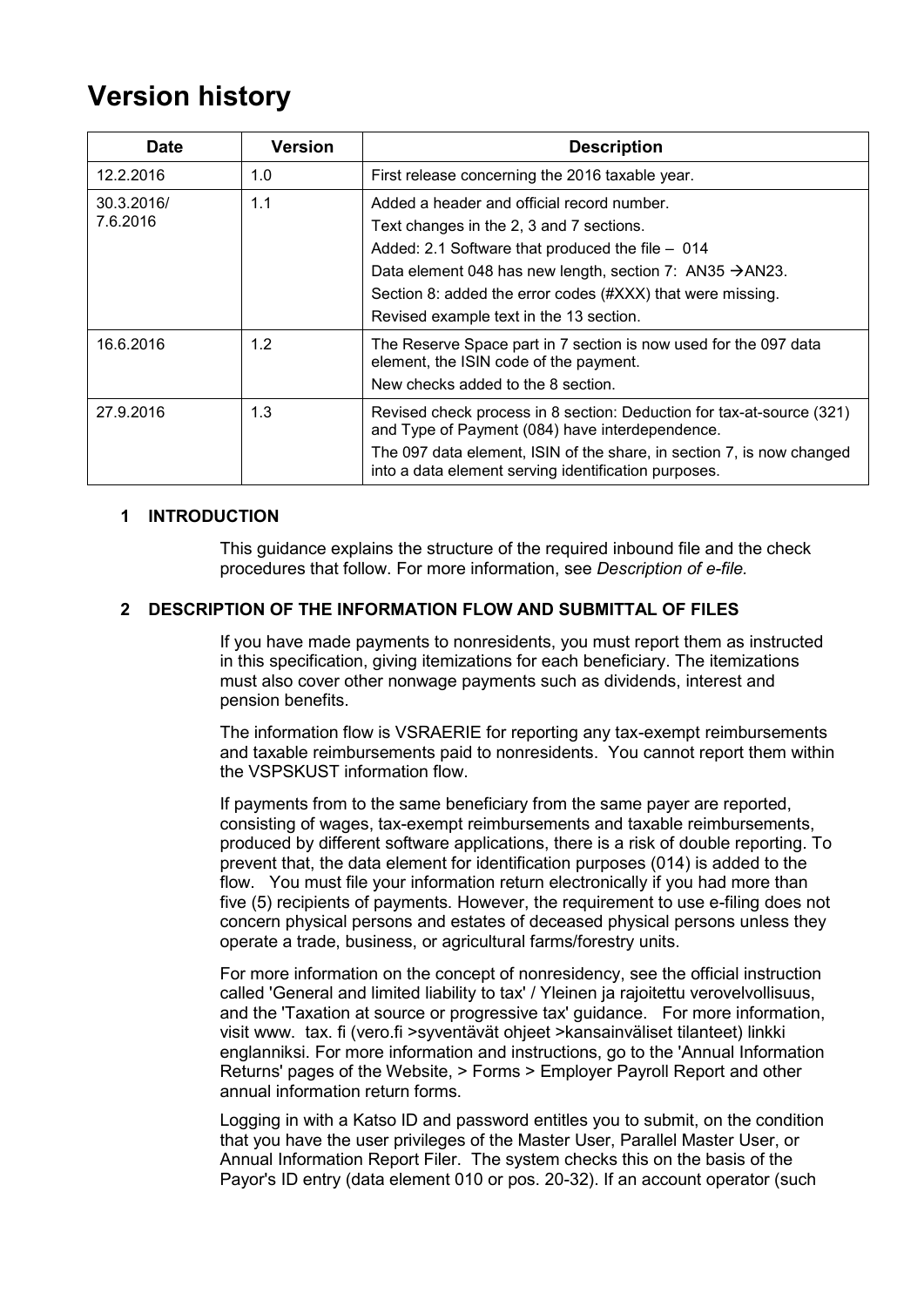as a bank) is completing the report on the actual filer's behalf, the system checks Account Operator's Business ID (data element 080, pos. 384-396) instead.

## <span id="page-3-0"></span>**2.1 Name of the software that produced the file – Data element 014**

This data element (014) is mandatory, for purposes of identification, in the VSPSERIE, VSPSERIK, VSPSKUST, VSRAERIE and VSPSVYHT annual information flows.

In the future, the entry in 014 must contain the Business ID of the software provider company and two additional control characters. An underscore is required between the Business ID and the control characters. For the Business ID, it is mandatory to follow the exact format. The control characters are intended for the software provider company, so they can identify their software product according to their own needs.

The format of the name of software (014) data element is the following:

Y-TUNNUS AN2 ( 12 characters in total)

Example:

The provider of the "AccountingPro" software application has 6606611-7 as its Business ID. The provider not only sells "Accounting Pro" but also another application called "PayrollPro".

The entry in this data element should be:

014: 6606611-7\_AP (Accounting Pro)

014: 6606611-7\_PP (Payroll Pro)

If the software company does not have a Finnish Business ID, the dummy value 0000000-0 is permitted, for example, you can enter: 0000000-0\_U1.

If the software is developed independently by the payer reporting the annual information, enter the Business ID of the payer company in this field. Add control characters as appropriate.

## <span id="page-3-1"></span>**3 MAKING CORRECTIONS**

For more information, see Making corrections to e-filed submittals of information returns.

Please note the special requirement regarding this information flow: We recommend that when making corrections, filers use the same information flow, and the same software, as they used for the original submittal.

## <span id="page-3-2"></span>**4 PERIOD OF VALIDITY**

This specification sets out the requirements of file formatting that come into force 16 June 2016 and continue to be in force until a new version of this specification is released.

Due date for filing is 3 February 2017.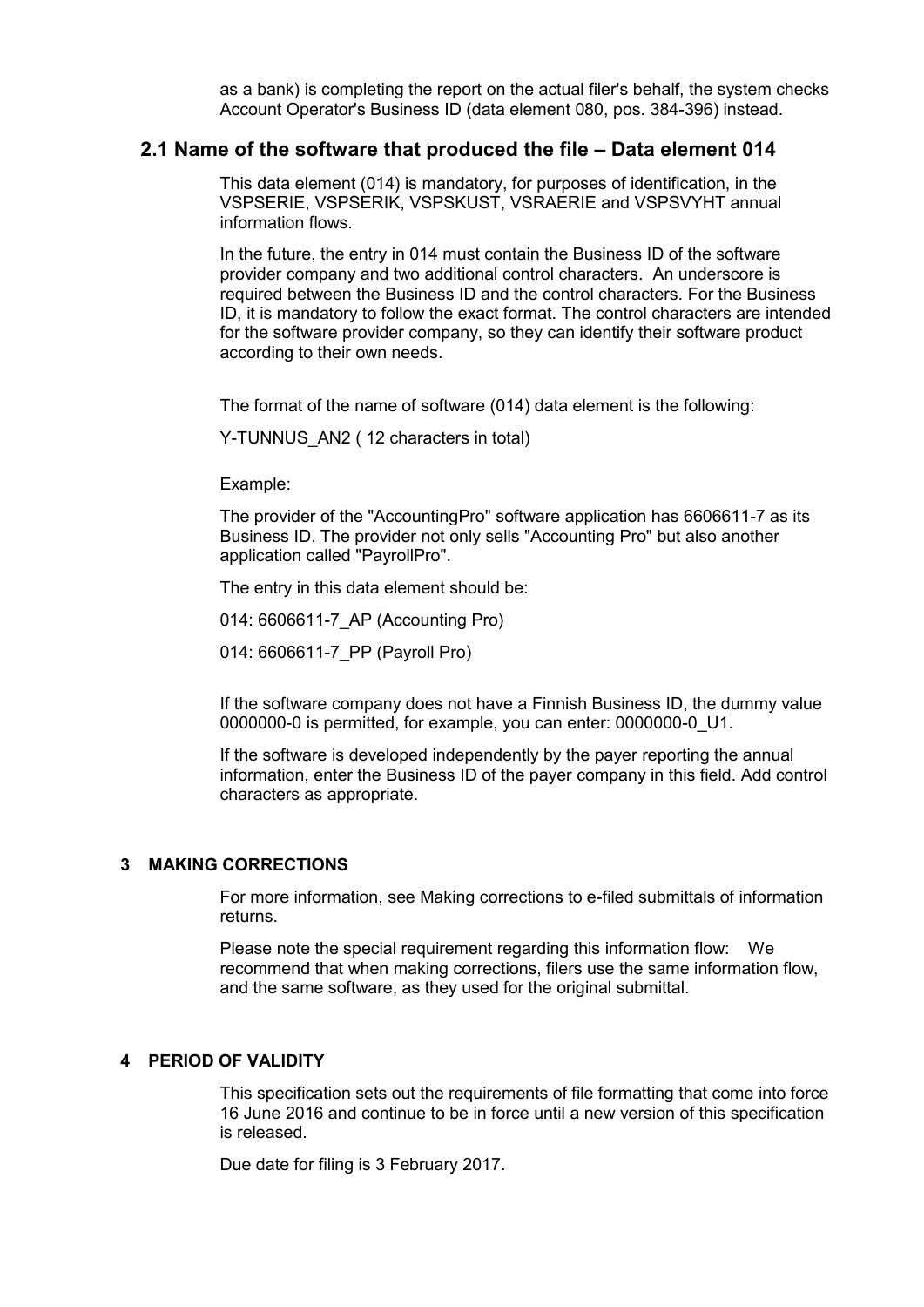# <span id="page-4-0"></span>**5 COMBINED INFORMATION FLOWS**

You may send us the following flows in the same computer file as you are sending your VSRAERIE flow:

- VSPSERIE or VSPSERIK+VSPSKUST
- VSPSVYHT

# <span id="page-4-1"></span>**6 CHANGES ON THE PREVIOUS YEAR**

| <b>Data Name</b>           | Data element                                                                                                           | <b>Description</b>                                                                                                                                                                          |
|----------------------------|------------------------------------------------------------------------------------------------------------------------|---------------------------------------------------------------------------------------------------------------------------------------------------------------------------------------------|
| 10/301                     | Document type                                                                                                          | Removed (see Making Corrections)                                                                                                                                                            |
| 10/082                     | <b>Deletion</b>                                                                                                        | This is a new Data Element.                                                                                                                                                                 |
| 12-13/316                  | Type of Payment                                                                                                        | Now refers to pos. 084                                                                                                                                                                      |
| 12-13/084                  | <b>Type of Payment</b>                                                                                                 | New types of payments added:<br>R2, R5, R6, AM, RM, AE, RE.                                                                                                                                 |
| 15-18/303                  | Year of payment                                                                                                        | Now refers to pos. 058                                                                                                                                                                      |
| 20-32/302                  | Payor's ID                                                                                                             | Now refers to pos. 010                                                                                                                                                                      |
| 34/086                     | Type of beneficiary                                                                                                    | This is a new Data Element.                                                                                                                                                                 |
| 36-46/312                  | Beneficiary's Finnish personal ID,<br>Business ID, or date of birth                                                    | This information is now divided in<br>two different positions / Data<br>Elements<br>312 Beneficiary's Finnish personal<br><b>ID or Business ID</b><br>48-58/021 Beneficiary's date of birth |
| 36-46/312                  | Beneficiary's Finnish personal ID<br>or Business ID                                                                    | Now refers to pos. 083                                                                                                                                                                      |
| 48-58/021                  | Beneficiary's date of birth                                                                                            | This is a new Data Element. Note:<br>Because of the new Data Element,<br>some position numbers are changed<br>below.                                                                        |
| 343-377/342                | Name of country of tax residence.                                                                                      | Removed.                                                                                                                                                                                    |
| 367-379/326<br>402-414/317 | Pension that has been reclaimed<br>Gross pay base amount for either<br>tax withholding at source or tax<br>withholding | Now the format is 'R'.<br>If Data Element format is 'R', entries<br>must have two decimals.                                                                                                 |
| 415-427/318                | Tax withheld at source / amount<br>of withholding                                                                      | Decimal separator character:<br>the Comma (,)                                                                                                                                               |
| 428-440/319                | Cash wages                                                                                                             |                                                                                                                                                                                             |
| 441-451/320                | Fringe benefits                                                                                                        |                                                                                                                                                                                             |
| 452-462/321                | Deduction for the Finnish tax at<br>source                                                                             |                                                                                                                                                                                             |
| 463-473/322                |                                                                                                                        |                                                                                                                                                                                             |
|                            | Per diems and other allowances                                                                                         |                                                                                                                                                                                             |
| 517-527/323                | Base for insurance premiums for                                                                                        |                                                                                                                                                                                             |
| 528-538/324                | an employee working overseas<br>Collected health insurance<br>premium                                                  |                                                                                                                                                                                             |
| 428-440/319                | Cash wages                                                                                                             | Now the Length is 'R10,2'.                                                                                                                                                                  |
| 415-427/318                | Tax withheld at source / amount<br>of withholding                                                                      | Now the Length is 'R10,2'. Note:<br>Because of the length change, Data<br>Element 317 has a different position<br>number.                                                                   |
| 474-503/305                | Name of contact person                                                                                                 | Now refers to pos. 041                                                                                                                                                                      |
| 504-516/336                | Contact person's telephone                                                                                             | Now refers to pos. 042                                                                                                                                                                      |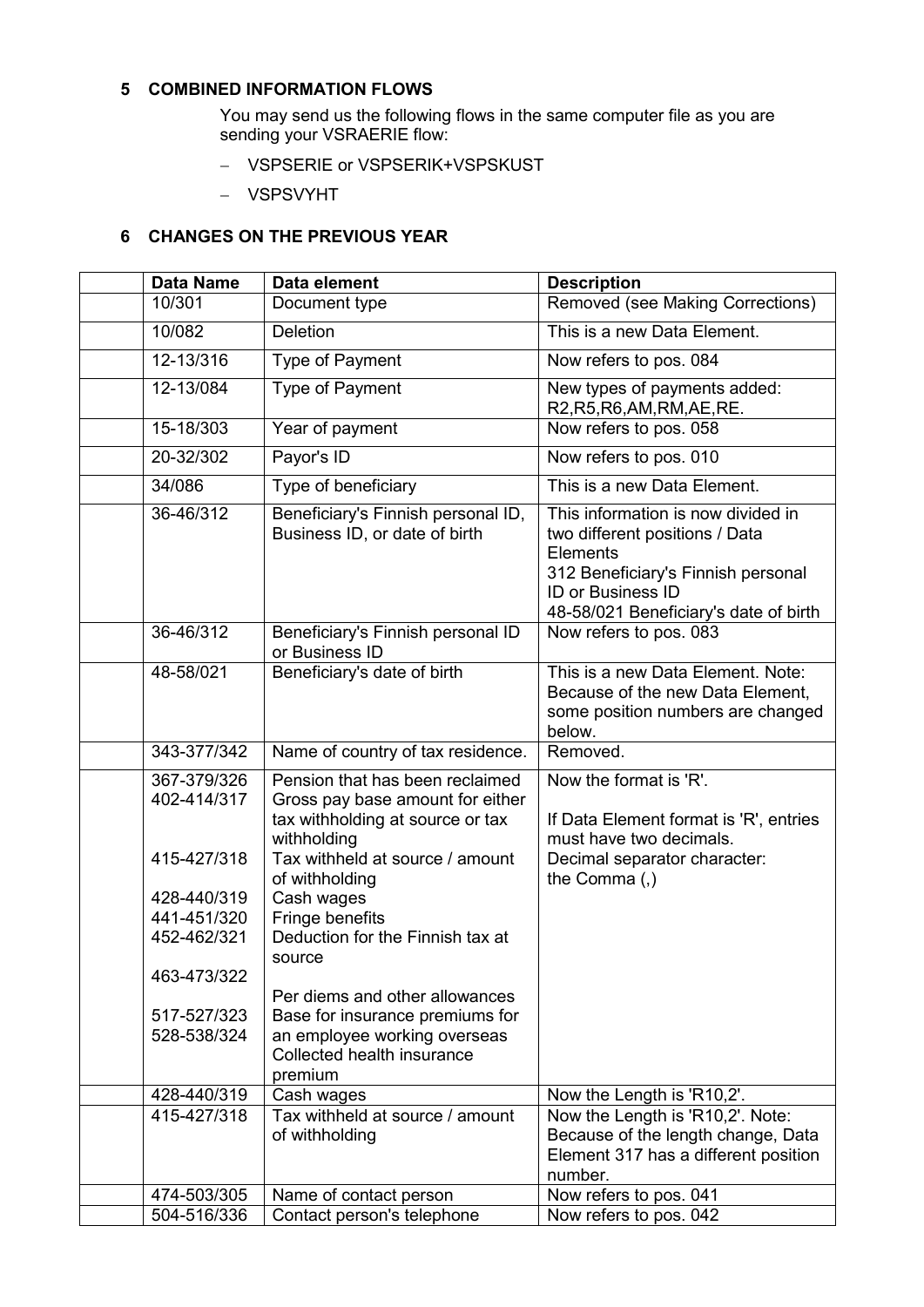|     | 616-626/329 | Worker-paid pension insurance,<br>unemployment insurance<br>contributions                     | Added as a new data element                                                                                                                                                                                                                            |
|-----|-------------|-----------------------------------------------------------------------------------------------|--------------------------------------------------------------------------------------------------------------------------------------------------------------------------------------------------------------------------------------------------------|
|     | 544-577/325 | Bank account number of the<br>actual beneficiary if the type of<br>payment is either S1 or S3 | The information is now divided in two<br>different positions / Data Elements.<br>570-601/094 Bank account number<br>of the beneficiary in IBAN format,<br>Types of Payment S1 and S3.<br>615-649/096 Other international<br>bank account number format |
|     | 579-589/328 | BIC code in SEPA, Types of<br>Payment S1 and S3                                               | Changed to position 603-613/Data<br>Element 095                                                                                                                                                                                                        |
|     | 627-661/048 | Software application that<br>produced this file                                               | Added as a new data element                                                                                                                                                                                                                            |
|     | 662-675/198 | Send Date and Time - populated<br>by the service provider                                     | Added as a new data element                                                                                                                                                                                                                            |
| 1.1 | 627-649/048 | Software application that<br>produced the file                                                | Length is now only 23 characters.<br>This Data Element is now voluntary.                                                                                                                                                                               |
|     | 650-661/014 | Name of the software application<br>that produced the file                                    | This is a new Data Element, for<br>purposes of identification (T). Format<br>Y-TUNNUS AN2 (12 characters).                                                                                                                                             |
| 1.2 | 342-366/097 | ISIN or name of the payment                                                                   | This is a new Data Element. The<br>reserve space from the position is<br>now removed.                                                                                                                                                                  |
| 1.3 | 342-366/097 | ISIN or name of the payment                                                                   | Changed to an identification element<br>(T).                                                                                                                                                                                                           |

# <span id="page-5-0"></span>**7 LIST OF THE DATA CONTENT**

Descriptions of the column entries:

| <b>Position</b> | The place where the data is located; concerns the fixed-length format.                                                                                                                                                                                                                                                                                                                                                |
|-----------------|-----------------------------------------------------------------------------------------------------------------------------------------------------------------------------------------------------------------------------------------------------------------------------------------------------------------------------------------------------------------------------------------------------------------------|
| P/V             | P mandatory field                                                                                                                                                                                                                                                                                                                                                                                                     |
|                 | V not mandatory field                                                                                                                                                                                                                                                                                                                                                                                                 |
|                 | <b>T</b> refers to names and identity codes when making corrections and<br>sending in a file that deletes previous entries (082:D). It is required<br>that the name and ID are exactly the same as in the previous filing. No<br>other information is required in a deletion file except the names and<br>identity codes.                                                                                             |
| L/T             | If there is an asterisk * in the L/T column, it means Tamo will run a<br>check on the user entries.<br><b>V/P</b> means that the field is not mandatory unless special conditions<br>apply. V/P means that the field is not mandatory unless special<br>conditions apply. In conditional sections, filling in the field, or the result<br>of a calculation, determine whether some other information is<br>mandatory. |
|                 | # means that you cannot populate the field if the field preceded by a #<br>character is populated. If populating it with a zero is OK, it is<br>mentioned in the Data Element Description text.                                                                                                                                                                                                                       |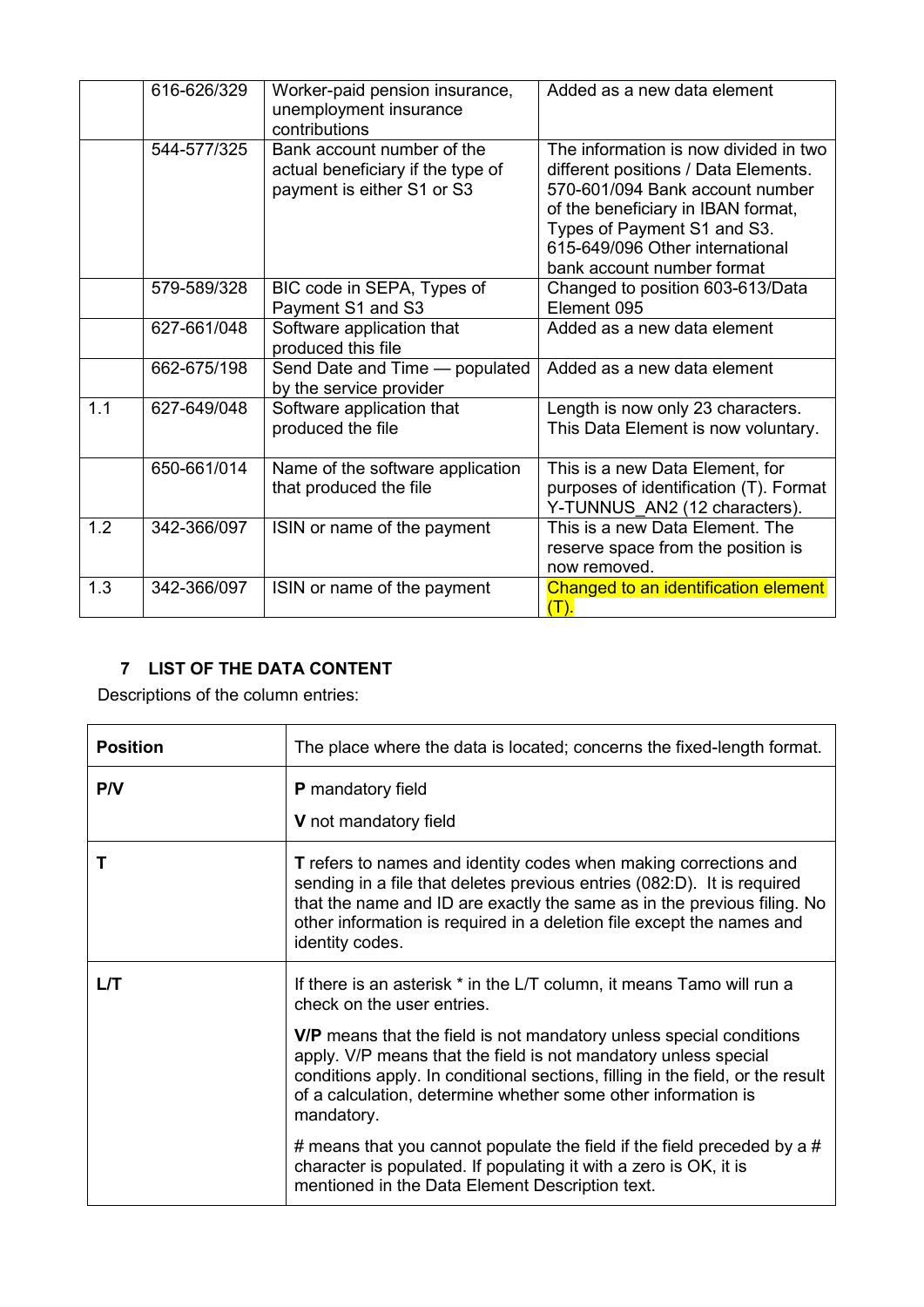|                           | If there is an $L$ in the L/T column, it means that a formula determining<br>the value is in existence, but Tamo does not run an automated check. |
|---------------------------|---------------------------------------------------------------------------------------------------------------------------------------------------|
|                           | If there is an H in the L/T column, it means that a Message is<br>displayed regarding the entry. However, this does not prevent the<br>submittal. |
|                           | There may be several of the above comments made in the L/T column<br>if the entries are subject to calculations and automated checks.             |
| <b>Permissible values</b> | This column contains the relevant permissible values, separated by<br>comma.                                                                      |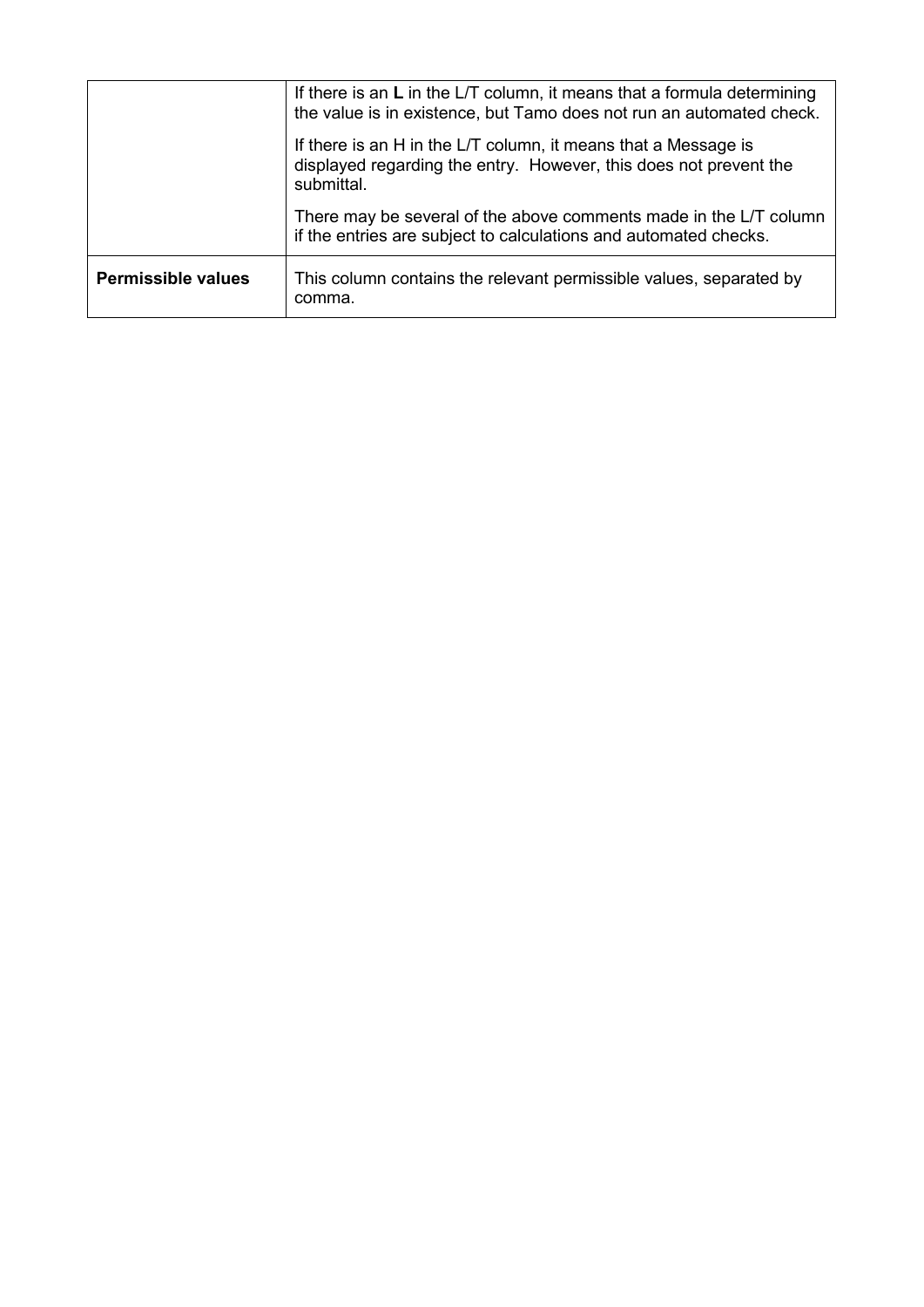| <b>Position</b> | Code $P/V$ T |         |              | L/T           | <b>Description</b>                                                                                                                                         | <b>Format</b>               | Permissib                                                                                                                                                                                                                                                         |
|-----------------|--------------|---------|--------------|---------------|------------------------------------------------------------------------------------------------------------------------------------------------------------|-----------------------------|-------------------------------------------------------------------------------------------------------------------------------------------------------------------------------------------------------------------------------------------------------------------|
|                 |              |         |              |               |                                                                                                                                                            |                             | le values                                                                                                                                                                                                                                                         |
| $1 - 8$         | 000          | P       | $\mathsf T$  |               | File identifier                                                                                                                                            | AN <sub>8</sub>             | <b>VSRAERIE</b>                                                                                                                                                                                                                                                   |
| 10              | 082          | $\vee$  |              |               | Deletion                                                                                                                                                   | A1                          | D                                                                                                                                                                                                                                                                 |
| $12 - 13$       | 084          | P       | $\mathsf T$  | $\ast$        | Type of Payment                                                                                                                                            | AN <sub>2</sub>             | A1, A2, A3,<br>A4, A5, A6,<br>A7, A8, A9,<br>AR, AS, AD,<br>B1, B2, B3,<br>B4, B5, B7,<br>B8, B9, B0,<br>C2, C3, C4,<br>C5, C7, D1,<br>D <sub>2</sub><br>E1,E2,<br>E3,E4,E5,<br>E6,<br>P4, P5, P6,<br>P7,<br>S1, S2,<br>S3, S4,<br>R2, R5, R6,<br>AM,RM,<br>AE,RE |
| $15 - 18$       | 058          | P       | T            |               | Year of payment<br>This is the calendar year when the money was paid<br>or when dividends/profit surplus were ready for<br>cash payment to the beneficiary | <b>VVVV</b>                 | 2016                                                                                                                                                                                                                                                              |
| 20-32           | 010          | P       | T            |               | Payor's ID                                                                                                                                                 | ALITP  <br><b>HETU</b>      |                                                                                                                                                                                                                                                                   |
| 34              | 086          | P       |              |               | Type of beneficiary<br>1=corporate entity<br>2=beneficiary with a Finnish personal identity code<br>3=no Finnish personal identity code                    | $+N1$                       | 1,2,3                                                                                                                                                                                                                                                             |
| 36-46           | 083          | $\sf V$ | T            | $\ast$<br>V/P | Beneficiary's personal identity code or Business ID                                                                                                        | YTUNNUS  <br>HETU           |                                                                                                                                                                                                                                                                   |
| 48-58           | 021          | V       | T            | $\ast$<br>V/P | Beneficiary's date of birth                                                                                                                                | SYNTAIKA2                   |                                                                                                                                                                                                                                                                   |
| 60-129          | 307          | P       | $\top$       |               | Beneficiary's last name, or full business name of a<br>corporate entity                                                                                    | AN70                        |                                                                                                                                                                                                                                                                   |
| 131-200 308     |              | $\vee$  | $\mathsf{T}$ |               | Beneficiary's first names                                                                                                                                  | <b>AN70</b>                 |                                                                                                                                                                                                                                                                   |
| 202-271         | 309          | P       |              |               | Street address in the country of tax residence                                                                                                             | <b>AN70</b>                 |                                                                                                                                                                                                                                                                   |
| 273-281 310     |              | $\vee$  |              |               | Postal code in the country of tax residence                                                                                                                | AN9                         |                                                                                                                                                                                                                                                                   |
| 283-317         | 311          | P       |              |               | City/district in the country of tax residence                                                                                                              | AN35                        |                                                                                                                                                                                                                                                                   |
| 319-338         | 313          | $\vee$  | $\mathsf T$  |               | Personal ID or business ID (TIN) issued in the<br>country of tax residence<br>For more information, see section 11.                                        | AN20                        |                                                                                                                                                                                                                                                                   |
| 340-341         | 341          | P       | $\mathsf T$  | $\ast$        | Country code of the country of tax residence,<br>ISO3166<br>For more information, see section 12.                                                          | <b>MAA</b><br><b>TUNNUS</b> |                                                                                                                                                                                                                                                                   |
| 342-366 097     |              | $\vee$  | $\mathsf T$  | $\ast$<br>V/P | ISIN or name of the payment                                                                                                                                | <b>AN25</b>                 |                                                                                                                                                                                                                                                                   |
| 367-379         | 326          | V       |              |               | Pension that has been reclaimed                                                                                                                            | R <sub>10</sub> ,2          |                                                                                                                                                                                                                                                                   |
| 380-382         | 327          | $\vee$  |              | $\ast$        | Quantity of days worked                                                                                                                                    | N <sub>3</sub>              |                                                                                                                                                                                                                                                                   |
|                 |              |         |              | V/P           |                                                                                                                                                            |                             |                                                                                                                                                                                                                                                                   |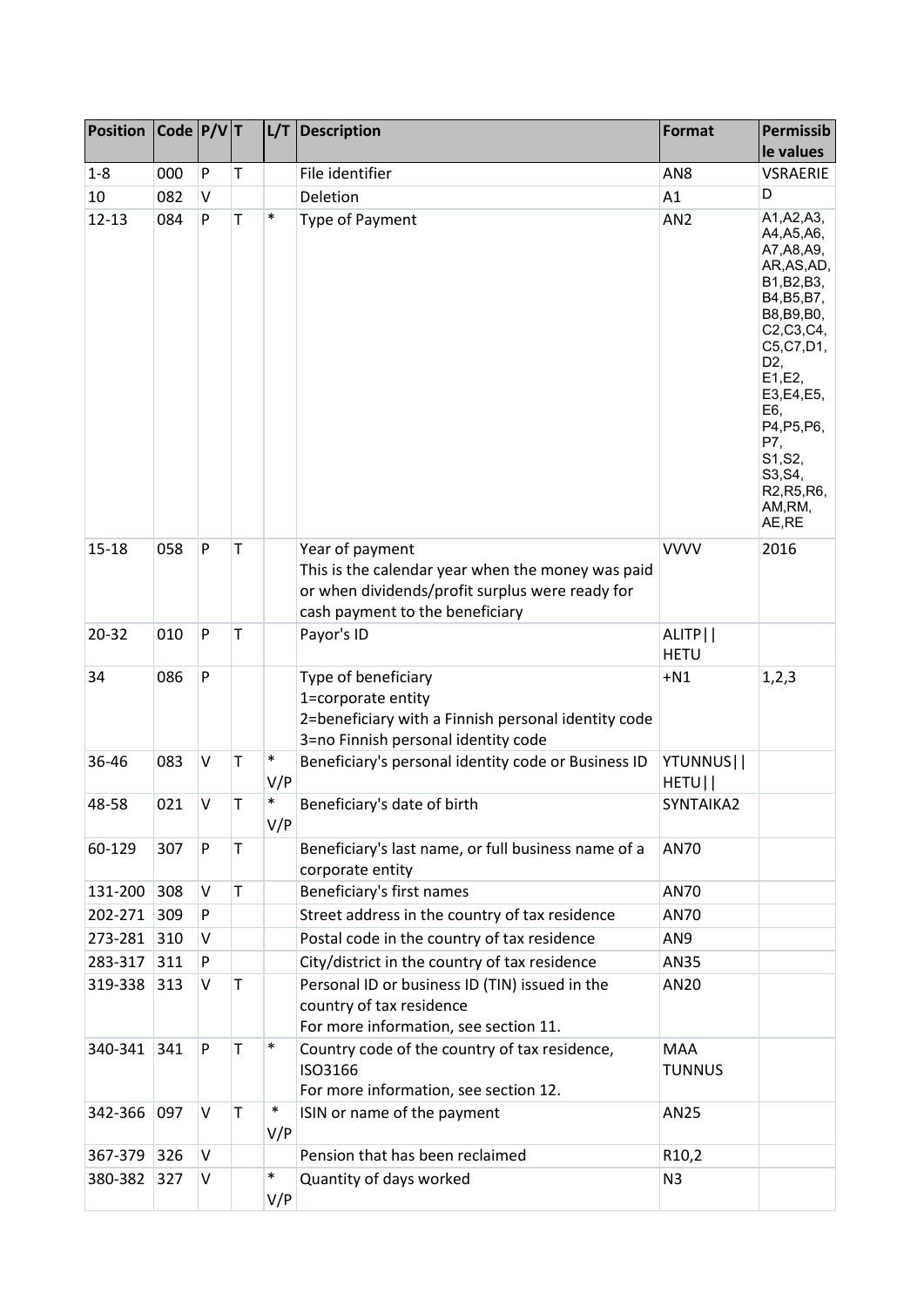| 384-396     | 080 | V      | T |               | Account operator's Business ID                                                                   | <b>YTUNNUS</b>                   |
|-------------|-----|--------|---|---------------|--------------------------------------------------------------------------------------------------|----------------------------------|
| 402-414     | 317 | P      |   |               | Gross pay base amount for either tax withholding<br>at source or tax withholding                 | R <sub>10</sub> ,2               |
| 415-427 318 |     | $\vee$ |   |               | Tax withheld at source / amount of withholding                                                   | R <sub>10</sub> ,2               |
| 428-440     | 319 | $\vee$ |   |               | Cash wages                                                                                       | R10,2                            |
| 441-451     | 320 | $\vee$ |   |               | Fringe benefits                                                                                  | R8,2                             |
| 452-462 321 |     | $\vee$ |   |               | Deduction for the Finnish tax at source                                                          | R8,2                             |
| 463-473     | 322 | $\vee$ |   |               | Per diems and other allowances                                                                   | R8,2                             |
| 474-503     | 041 | $\vee$ |   |               | Name of contact person                                                                           | AN30                             |
| 504-516 042 |     | $\vee$ |   |               | Contact person's telephone                                                                       | AN13                             |
| 517-527     | 323 | $\vee$ |   |               | Base for insurance premiums for an employee<br>working overseas                                  | R8,2                             |
| 528-538     | 324 | $\vee$ |   |               | Collected health insurance premium                                                               | R8,2                             |
| 539-569     | 094 | V      |   | $\ast$        | Bank account number of the actual beneficiary if<br>$V/P$ the Type of Payment is either S1 or S3 | <b>IBAN</b>                      |
| 570-580     | 095 | $\vee$ |   | $\ast$        | The bank's BIC code in the SEPA if the Type of<br>$V/P$ Payment is either S1 or S3               | <b>BIC</b>                       |
| 581-615 096 |     | V      |   | $\ast$<br>V/P | Other international bank account number format                                                   | <b>AN35</b>                      |
| 616-626     | 329 | $\vee$ |   |               | Worker-paid pension insurance, unemployment<br>insurance contributions                           | R8,2                             |
| 627-649     | 048 | $\vee$ |   |               | Software application that produced the file                                                      | AN23                             |
| 650-661     | 014 | P      | T |               | Name of the software that produced the file                                                      | Y-TUNNUS_AN2                     |
| 662-675     | 198 | $\vee$ |   |               | Send Date and Time - populated by the service<br>provider                                        | <b>DDMMYYYY</b><br><b>HHMMSS</b> |
|             | 999 | P      |   |               | Final identifier                                                                                 | N <sub>8</sub>                   |

# <span id="page-8-0"></span>**8 AUTOMATED CHECK PROCESSES**

| New/<br>Chan<br>ged | Code              | <b>Description of Calc. Rule / Check</b>                                                                                                                                                                                              |
|---------------------|-------------------|---------------------------------------------------------------------------------------------------------------------------------------------------------------------------------------------------------------------------------------|
|                     | 084<br>083        | Beneficiary's Finnish personal identity code (083) is mandatory for A7-A9, AR,<br>R2, R5, R6, RM, RE, B1-B0 and P4-P7 Types of Payment. You can only give a<br>Business ID when the Type of Payment is A4, C2-C5, D1, E1-E5 or S1-S4. |
|                     |                   | #385; Beneficiary's Finnish personal identity code (083) is mandatory for A7-A9,<br>AR, R2, R5, R6, RM, RE, B1-B0 ja P4-P7. You can only give a Business ID<br>when the Type of Payment is A4, C2-C5, D1, E1-E5 or S1-S4.             |
|                     | 084<br>327        | For A9 Payment Type, the Quantity of days worked (327) is a mandatory field<br>that must be populated with a non-zero value.                                                                                                          |
|                     |                   | #319; For A9 Payment Type, the Quantity of days worked (327) is a mandatory<br>field that must be populated with a non-zero value.                                                                                                    |
|                     | 084<br>094<br>096 | For S1 and S3 Types of Payment, the Beneficiary's bank account number in<br>IBAN format (094) or Other international bank account number format (096) is a<br>mandatory field.                                                        |
|                     |                   | #1082; For S1 and S3 Types of Payment, the Beneficiary's bank account                                                                                                                                                                 |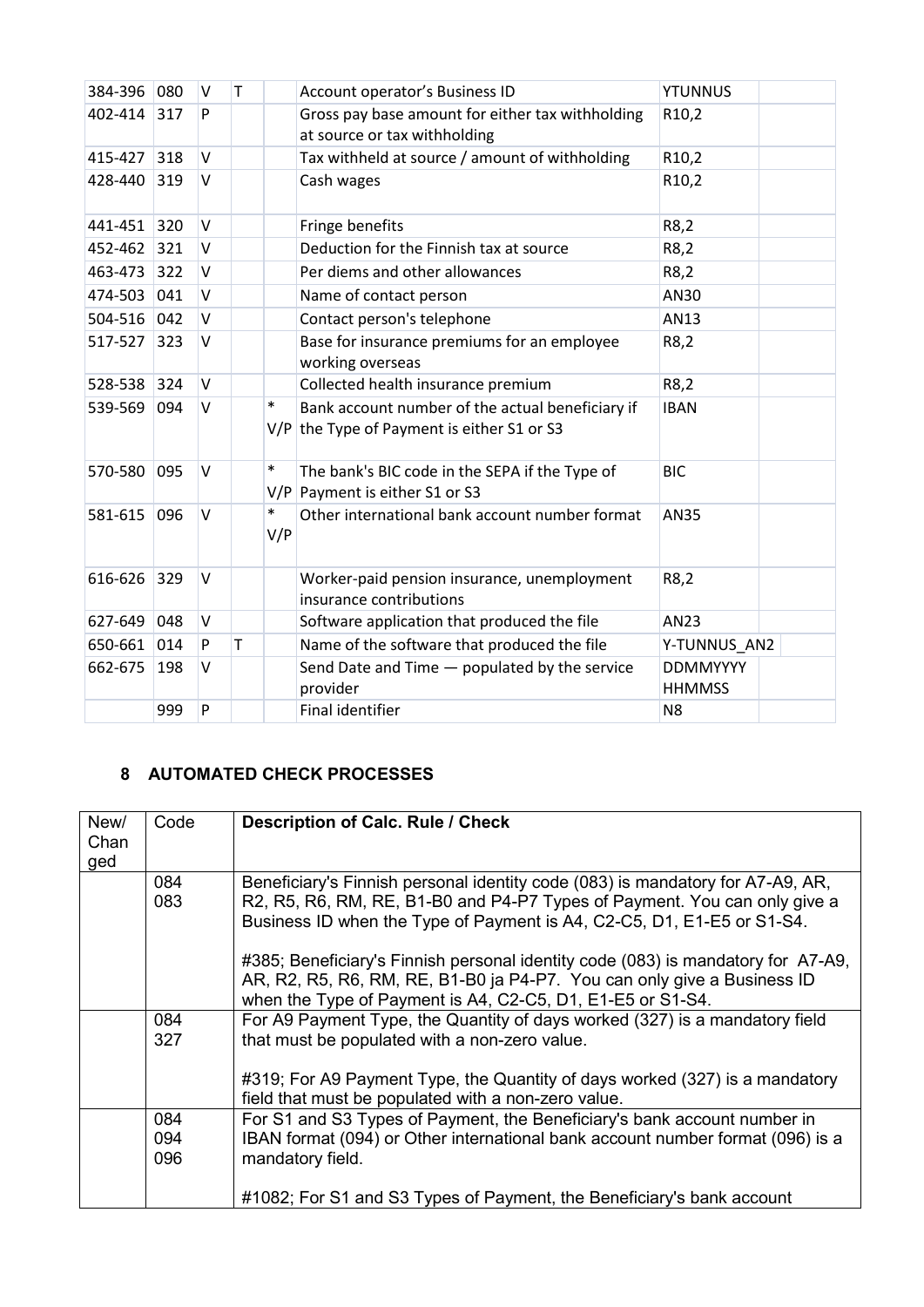|   |            | number in IBAN format (094) or Other international bank account number format<br>(096) is a mandatory field.                     |
|---|------------|----------------------------------------------------------------------------------------------------------------------------------|
|   | 094<br>095 | If Beneficiary's bank account number in IBAN (094) is populated, also populate<br>BIC code (095).                                |
|   |            | #1112; If Beneficiary's bank account number in IBAN (094) is populated, also<br>populate BIC code (095).                         |
| M | 084<br>321 | The only Types of Payment that qualify for the deduction for tax-at-source (321)<br>are A1, A2, A4, A9, AS, AM, AE och D1        |
|   |            | #794; The only Types of Payment that qualify for the deduction for tax-at-<br>source (321) are A1, A2, A4, A9, AS, AM, AE och D1 |
|   | 341<br>084 | The value of Country Code (341) can be XX only if the value of Type of Payment<br>$(084)$ is E3.                                 |
|   |            | #969; The value of Country Code (341) can be XX only if the value of Type of<br>Payment (084) is E3.                             |
|   | 080<br>097 | Only the Account Operator (080) is able to give the ISIN or name of the payment<br>$(097)$ .                                     |
|   |            | #1133; The Account Operator (080) must give the ISIN or name of the payment<br>$(097)$ .                                         |
|   | 080<br>097 | If ISIN or name of the payment (097) is populated, also populate Account<br>Operator (080).                                      |
|   |            | #1134; If ISIN or name of the payment (097) is populated, also populate Account<br>Operator (080).                               |

# <span id="page-9-0"></span>**9 MESSAGES**

| New/<br>Chan | Code              | Description of the message                                                                                                                                                                                                                                                              |
|--------------|-------------------|-----------------------------------------------------------------------------------------------------------------------------------------------------------------------------------------------------------------------------------------------------------------------------------------|
| ged          |                   |                                                                                                                                                                                                                                                                                         |
|              | 083<br>086<br>313 | Populate the 083 Data Element with the Beneficiary's Finnish personal identity<br>code, or the 313 Data Element with Personal ID, Business identity code or TIN<br>code for taxpayer identification, issued in the country of residence, if Type of<br>beneficiary $(086) = 1$ .        |
|              |                   | #1084; Populate the 083 Data Element with the Beneficiary's Finnish personal<br>identity code, or the 313 Data Element with Personal ID, Business identity code<br>or TIN code for taxpayer identification, issued in the country of residence, if Type<br>of beneficiary $(086) = 1$ . |
|              | 083<br>086        | Populate the 083 Data Element with the Beneficiary's Finnish personal identity<br>code if Type of beneficiary $(086) = 2$ .                                                                                                                                                             |
|              |                   | #1085; Populate the 083 Data Element with the Beneficiary's Finnish personal<br>identity code if Type of beneficiary $(086) = 2$ .                                                                                                                                                      |
|              | 086<br>021        | Populate the 021 Data Element with the Beneficiary's date of birth if Type of<br>beneficiary $(086) = 3$ .                                                                                                                                                                              |
|              |                   | #1086; Populate the 021 Data Element with the Beneficiary's date of birth if Type<br>of beneficiary $(086) = 3$                                                                                                                                                                         |
|              | 086<br>308        | Populate Beneficiary's first names (308) if the beneficiary is a natural person<br>$(086=2 \text{ or } 086=3)$                                                                                                                                                                          |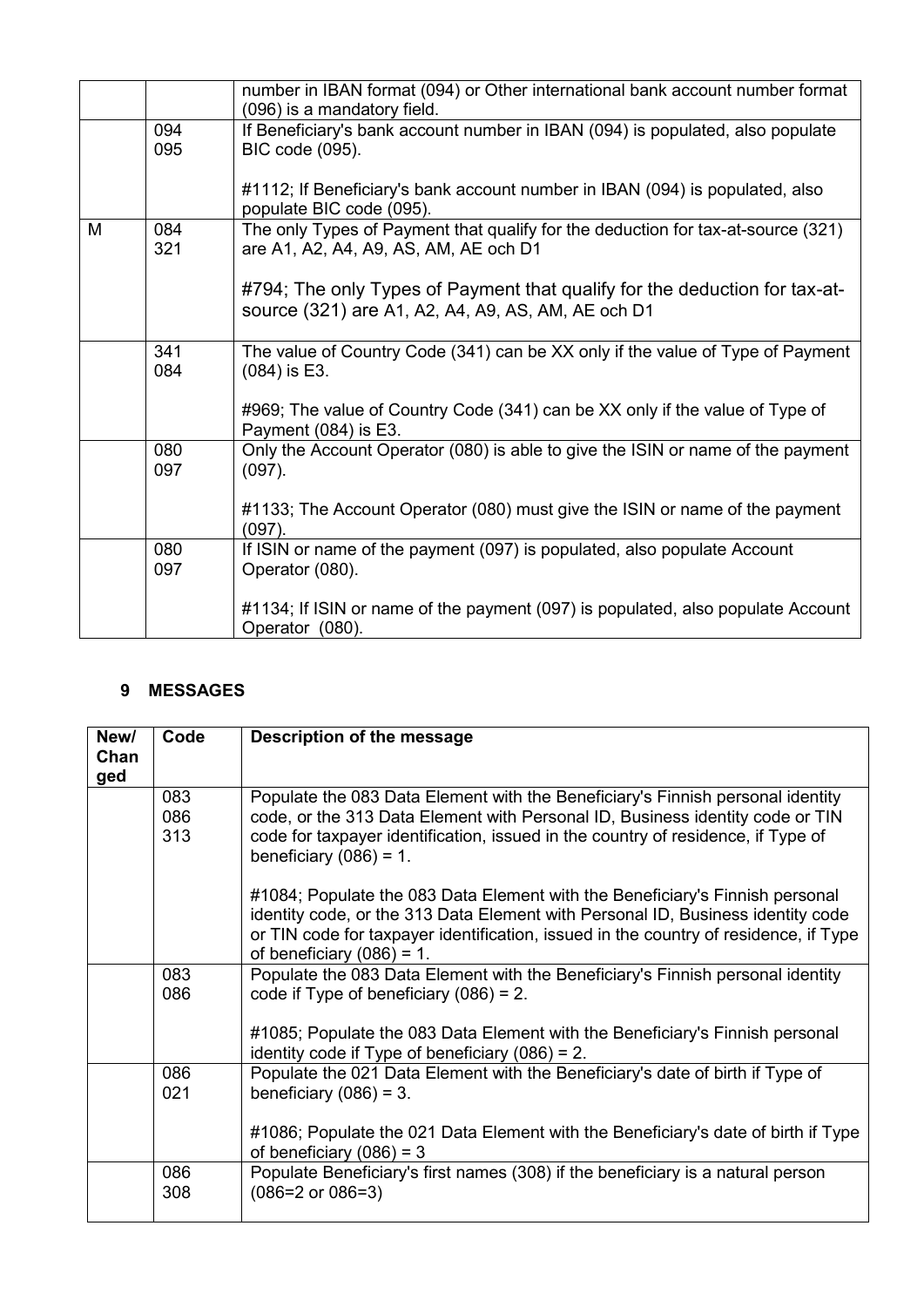|            | #1087; Populate Beneficiary's first names (308) if the beneficiary is a natural<br>person (086=2 or 086=3) |
|------------|------------------------------------------------------------------------------------------------------------|
| 341<br>084 | The value of Country Code (341) can be FI only if the value of Type of Payment<br>$(084)$ is A7.           |
|            | #1088; The value of Country Code (341) can be FI only if the value of Type of<br>Payment (084) is A7.      |

## <span id="page-10-0"></span>**10 DESCRIPTIONS OF THE TYPES OF PAYMENT**

**A1** Wages (not reportable as AS Type of Payment) from other payors than public corporations; and the share in the yield of an employees' fund.

**A2** Wages from a public corporation

**A3** Royalties, e.g. for copyright.

**A4** Nonwage compensation (if paid to other than physical persons, do not report it unless you have withheld tax at source on it).

**A5** Compensation for the personal endeavours of a performing artist (taxable at the 15%-rate or if a tax card has been issued to the artist, taxable at a lower rate as appropriate).

**A6** Compensation for the personal endeavours of a sportsman or athlete (taxable at the 15%-rate or if a tax card has been issued, taxable at a lower rate as appropriate).

**A7** Wages (at least €5,800 per month) paid to a 'key employee' from overseas (as provided in Act no 1551/1995).

**A8** Wages paid by a foreign subsidiary to a nonresident employee working in a foreign country but carrying Finnish insurance.

**A9** Wages paid to a foreign leased employee, if duration of stay in Finland is shorter than 6 months (employers with no permanent establishment in Finland).

**AR** Wages paid to a nonresident but subject to tax withholding (from other than a public corporation/entity)

**AS** Employee stock option and stock grant based on work performed in Finland.

**AD** Director's contract fee (relating to Board membership or member- ship in a similar administrative organ of a corporation).

**B1** Employment pension paid by public bodies (not from business activity)

**B2** Other payments based on social-security legislation (such as employment pension, farm closure pension or accident indemnity pension).

**B3** Other than employment pension, paid by Kela or by Finnish State Treasury.

**B4** Contract-based pension deemed as earned income (including voluntary retirement pension contracts signed either by the beneficiary or by the employer)

**B5** Pensions paid by public bodies, derived from business activity.

**B7** Other pension type than referred to above in B1-B5 and B8 below. (e.g. motor accident insurance contract, other risk insurance contract)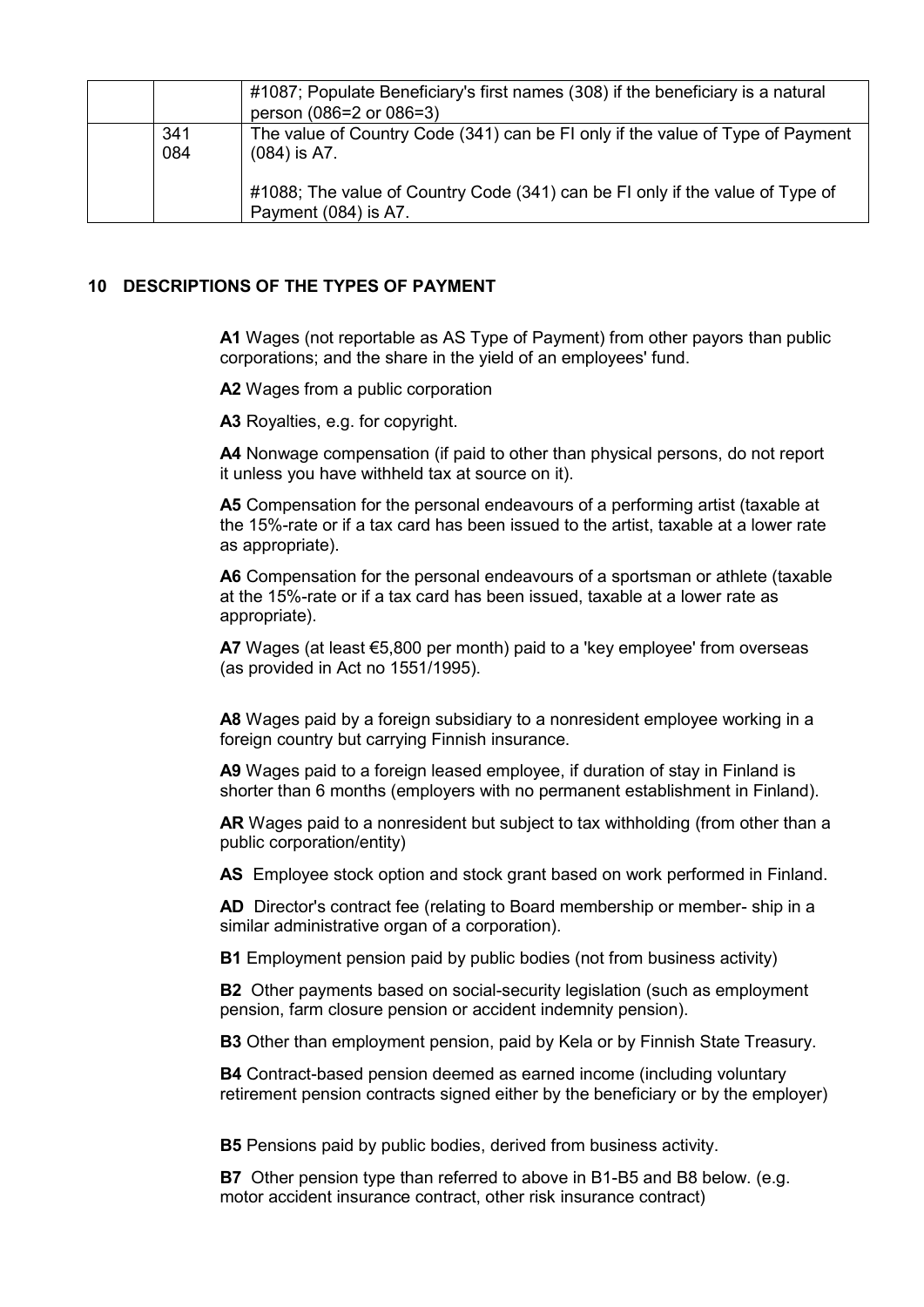**B8** Contract-based pension deemed as capital income (including voluntary retirement pension contracts signed by the beneficiary).

**B9** Pensions based on voluntary retirement pension insurance contracts, raised by 20 percent (write the original amount without the 20-percent increase)

**B0** Pensions based on voluntary retirement pension insurance contracts, raised by 50 percent (write the original amount without the 20-percent increase)

**C2** Interest on deposits (other than S Type of Payment)

**C3** Interest on bonds and debentures or a paid aftermarket bonus (other than S Type of Payment).

**C4** Annual investment-fund profits (other than S Type of Payment).

**C5** Other interest amounts (other than S Type of Payment)

**C7 Interest on assets saved under a long-term savings agreement.**

**D1** Other paid amounts such as scholarships, and benefits or a settlement from a life insurance policy etc.

**D2 Other types of yields on assets saved under a long-term savings agreement.**

**E1 Dividends of direct-investment character within the meaning of the Parent-Subsidiary Directive or a tax treaty.**

**E2 Other dividends, if the underlying shares are nominee-registered, but management is offered to the account holder as a service.**

**E3 Other dividends if the underlying shares are nominee-registered. (If source taxes on the dividends have been refunded, report the dividends as E5 instead of E3.)**

**E4** Dividends other than the previous Types of Payment, profit surplus paid by a cooperative society

**E5 Payment of dividends to final beneficiaries if the withheld tax has been refunded by the payor** (**Use E5 instead of E3 if a refund of tax at source took place.** Only report the remaining amount of tax, which remains after the refund.)

**E6 Dividends on assets saved under a long-term savings agreement.**

**P4 Payments derived from long-term savings contracts, deemed as earned income**

**P5 Payments derived from long-term savings contracts, deemed as capital income**

**P6 Payments derived from long-term savings contracts, taxable as 20% higher, and as capital income.** 

**P7** Payments derived from long-term savings contracts, taxable as 20% higher, and as capital income.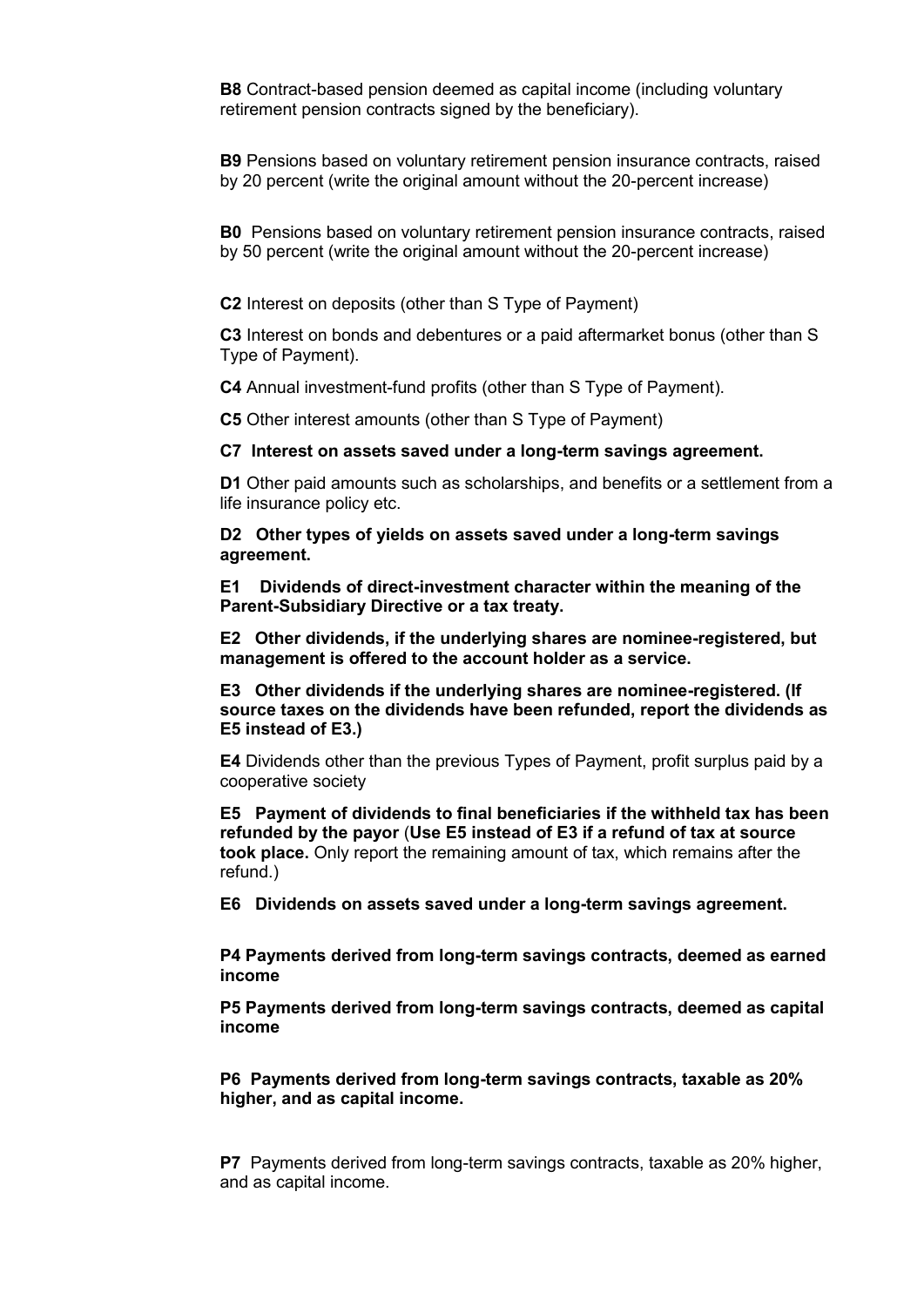**S1** Full amount of the interest or payments under the Savings Directive.

**S2** Same as S4, but the beneficiary is a 'paying agent'.

**S3** Full amount of the proceeds or interest from sale, redemption or refund under the Savings Directive.

**S4** Same as S4, but the beneficiary is a 'paying agent'.

**R2** Wages paid by a public corporation to a nonresident, taxed by withholding ( A2 is with taxation at source)

**R5** Compensation, taxed by withholding, for the personal endeavours of a performing artist (**A5 is with taxation at source**)

#### **R6 Compensation, taxed by withholding, for the personal endeavours of a sportsman or athlete (A6 is with taxation at source)**

**AM** Seafarer's income (**new, subject to taxation at source,** was previously A1 Type of Payment)

**RM** Seafarer's income, taxed by withholding (**new, subject to taxation at source,** was previously AR Type of Payment)

**AE** Social benefit (such as study grant, unemployment allowance) (**new, subject to taxation at source,** was previously D1)

**RE** Social benefit paid to a nonresident, taxed by withholding (**new**)

#### <span id="page-12-0"></span>**11 CHECKING FOREIGN TIN NUMBERS**

The online checking service TIN on Europa is free of charge; it offers a way to check the format of a foreign identity code (personal ID codes etc.). It does not give confirmation of any individual beneficiary's identity, or of the actual existence of the code entered in the country of issue.

The website is multi-lingual with 22 language options. There is additional information of the encoding practices in different countries.

To visit TIN on Europa, click http://ec.europa.eu/taxation\_customs/taxation/tax\_cooperation/mutual\_assistanc e/tin/index\_en.htm and to access the enquiries directly, click http://ec.europa.eu/taxation\_customs/tin/tinRequest.html